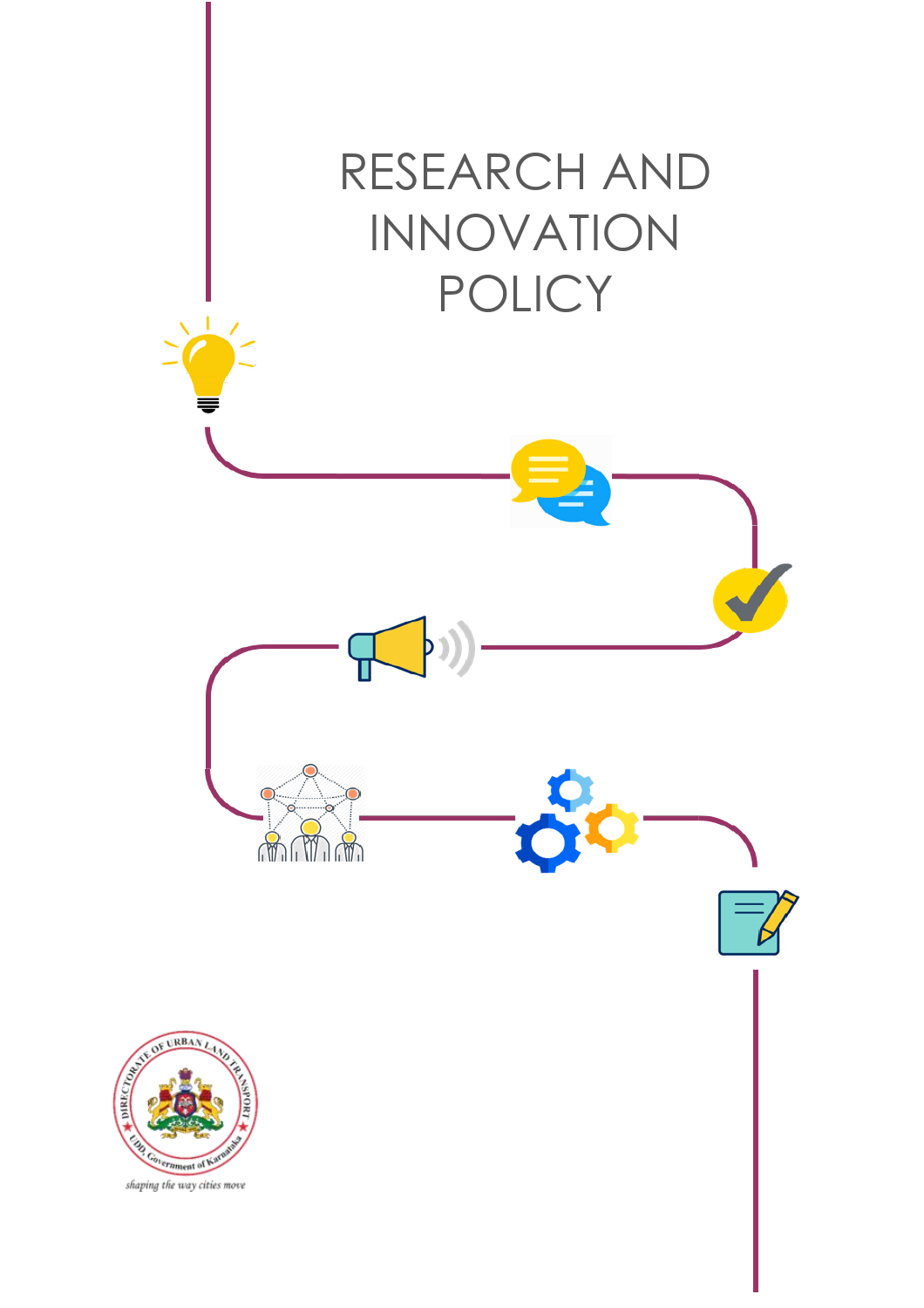## Contents

| CHAPTER 2: RESEARCH AND INNOVATION POLICY OBJECTIVES3 |  |
|-------------------------------------------------------|--|
|                                                       |  |
|                                                       |  |
|                                                       |  |
|                                                       |  |
|                                                       |  |
|                                                       |  |
|                                                       |  |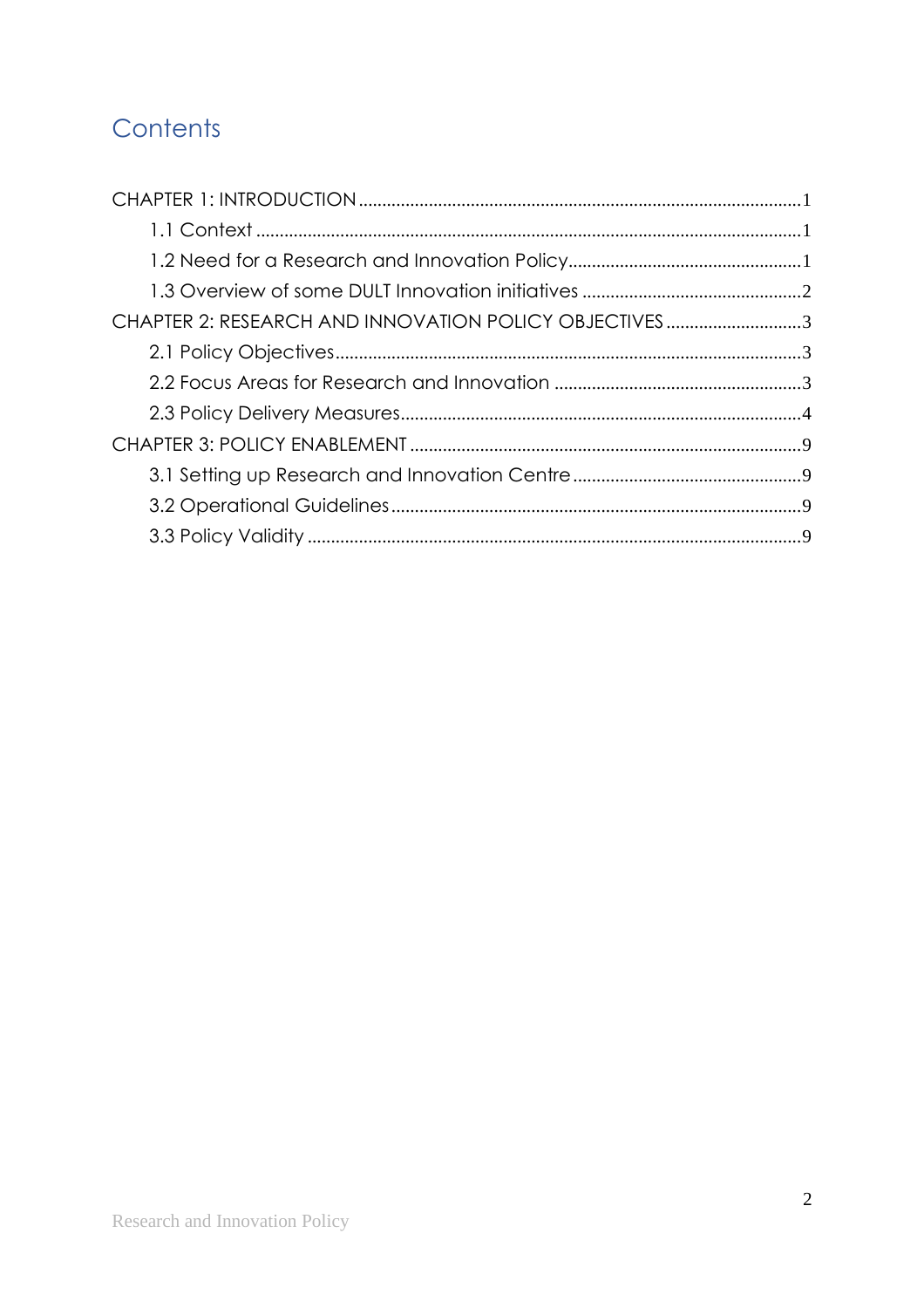## **CHAPTER 1: INTRODUCTION**

## <span id="page-2-1"></span><span id="page-2-0"></span>**1.1 Context**

Sustainable urban mobility is a key societal need and also a determinant of the quality of life in a city. Cities that have tackled the mobility challenge imaginatively and holistically have succeeded in building sustainable mobility eco-systems, and in harnessing consequent economic and environmental benefits. Over the last decade, several innovative solutions (or options) have emerged in the urban mobility space (e.g., technology enabled shared mobility, MaaS, tactical urbanism, active mobility). Experience from across the world has demonstrated that a cross-sectoral approach supported by technology could lead to sustainable and scalable urban mobility solutions.

#### **Karnataka is a leader in Innovation**

Karnataka, consecutively for two years in a row, is the top-ranking state in NITI Aayog's - *India Innovation Index in 2020 and 2021*. The index evaluates the innovation ecosystem and ranks different States based on how they support innovation and technologies. Karnataka is a pioneer in innovation and is well positioned to attract, support and test innovative ideas.

### <span id="page-2-2"></span>**1.2 Need for a Research and Innovation Policy**

Since its inception, DULT has been at the forefront of implementing several collaborative and innovative initiatives in the urban mobility space. DULT has also established key partnerships with academic institutions, community organizations, Industry etc. over the years. Recently, DULT has also created three technical groups with representation from Academia, Industry and Civil Society to enable focused discussions and collaborations on alternative mobility, active transport and mobility data. DULT will continue to leverage the existing academic/industry links, and forge new links in its endeavor to provide a reliable platform for innovators in urban mobility.

Efficient urban transport systems are critical for the functioning and sustainable development of urban areas as they could ensure access to education, health, employment, recreation, goods etc. The pace of technological and social changes in the past few decades have left a mark on the nature of urban mobility, and it is expected that disruptive ideas and technologies would be de rigueur in future. Karnataka is poised for rapid urbanization in the coming decades. The challenge of providing sustainable mobility while creating lively urban spaces requires careful consideration of several interconnected issues. Bespoke solutions will have to be developed, necessitating investments on research and innovation in urban mobility.

In the above context, DULT believes that a formal policy with defined objectives will provide the necessary impetus to support research initiatives and accelerate innovation in sustainable urban mobility.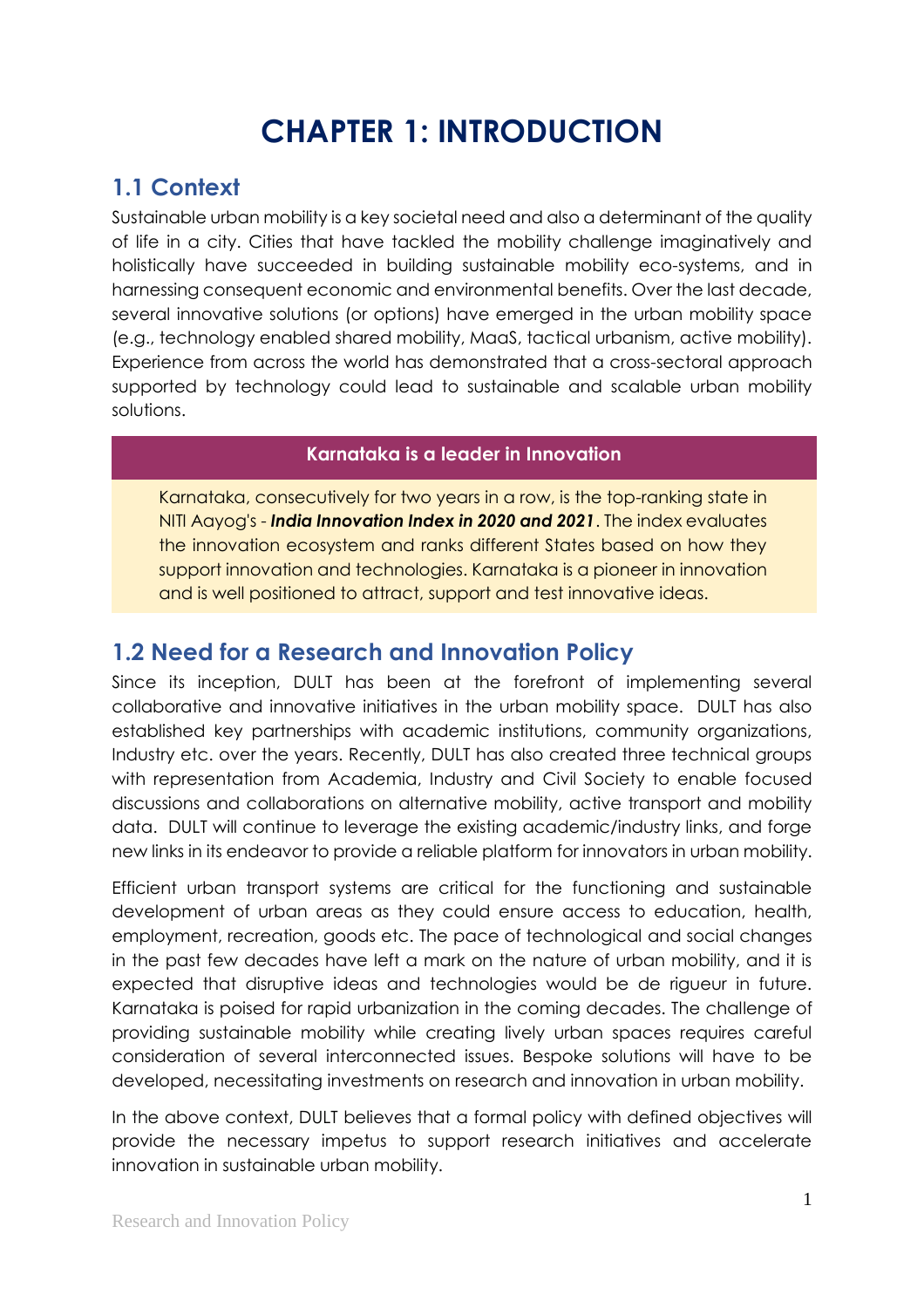### <span id="page-3-0"></span>**1.3 Overview of some DULT Innovation initiatives**

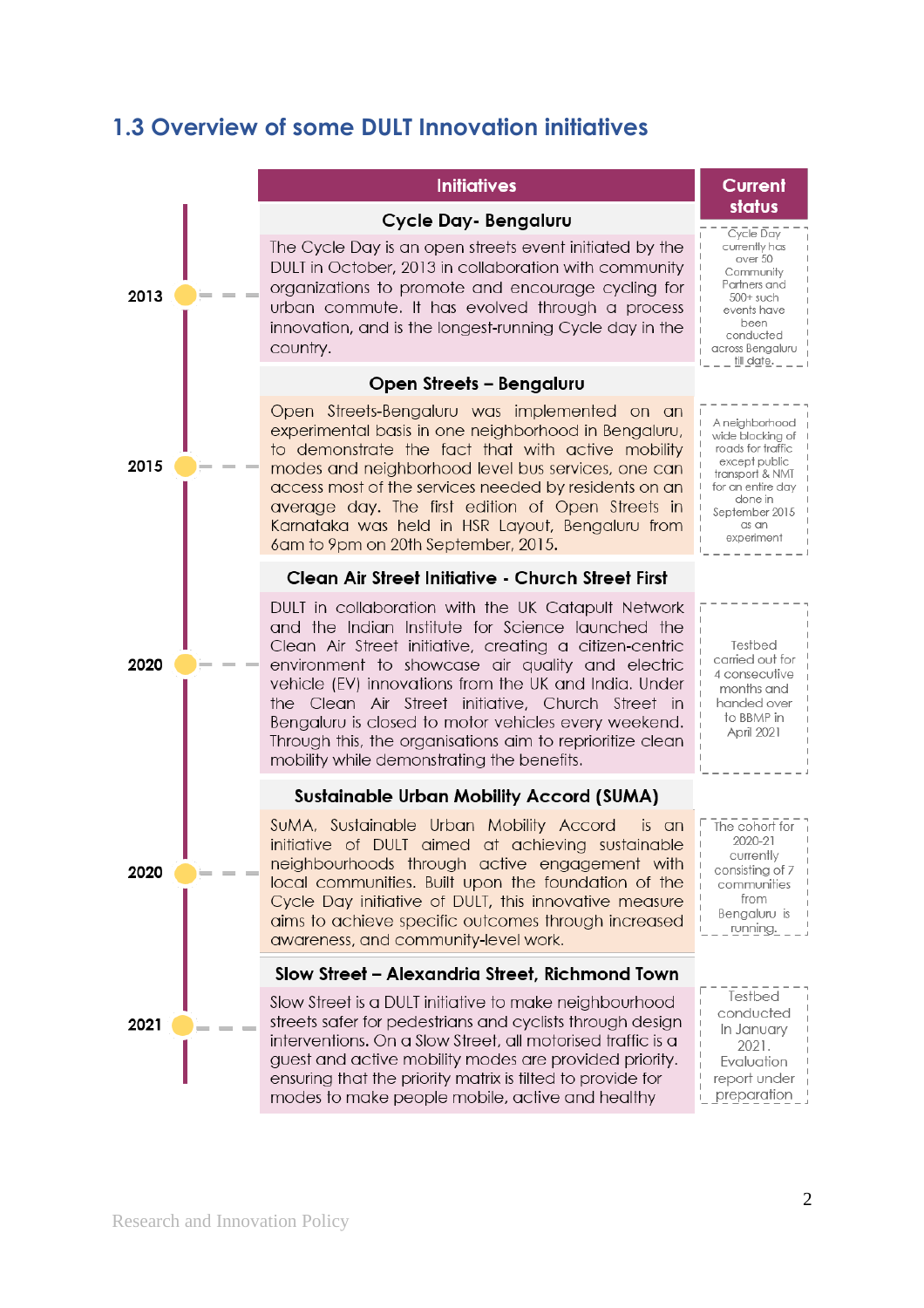## <span id="page-4-0"></span>**CHAPTER 2: RESEARCH AND INNOVATION POLICY OBJECTIVES**

## <span id="page-4-1"></span>**2.1 Policy Objectives**

DULT's Research and Innovation Policy aims to provide an enabling ecosystem that actively supports research, and nurtures innovation, in line with UN's Sustainable Development Goal 11 - Sustainable Cities and Communities - and its sub-goal to "provide access to safe, affordable, accessible, and sustainable transport systems for all". The objectives of the policy are:

- 1. To promote and engage in research on urban mobility systems with focus on ecological sustainability, accessibility and inclusivity.
- 2. To leverage the existing innovation system in urban mobility to support and promote disruptive ideas and solutions, relating to mobility of people and goods.

## <span id="page-4-2"></span>**2.2 Focus Areas for Research and Innovation**

The following diagram illustrates the improvement/innovation possibilities at the intersection of DULT's urban mobility focus areas and enablers.

| <b>Sustainable Urban</b><br><b>Mobility Focus Areas</b> | <b>Enablers</b>                   |                                     |                            |
|---------------------------------------------------------|-----------------------------------|-------------------------------------|----------------------------|
|                                                         | <b>Technology</b>                 | <b>Design</b>                       | <b>Process</b>             |
| <b>Active Mobility</b>                                  | Data acquisition                  | Safe                                | <b>Effective</b>           |
| <b>Public Transport</b>                                 | tools                             | infrastructure                      | Collaboration              |
| <b>Micro Mobility</b>                                   | <b>Enhanced</b><br>planning,      | Tactical<br>urbanism                | Outcome<br>focused         |
| <b>Urban Freight</b>                                    | management<br>and monitoring      | <b>Efficient land</b>               | planning                   |
| <b>Travel Demand</b><br><b>Management</b>               | tools<br>Mobility as a<br>Service | use and<br>transport<br>integration | Enhanced<br>accountability |

#### **Focus areas for Research and Innovation (Illustrative)**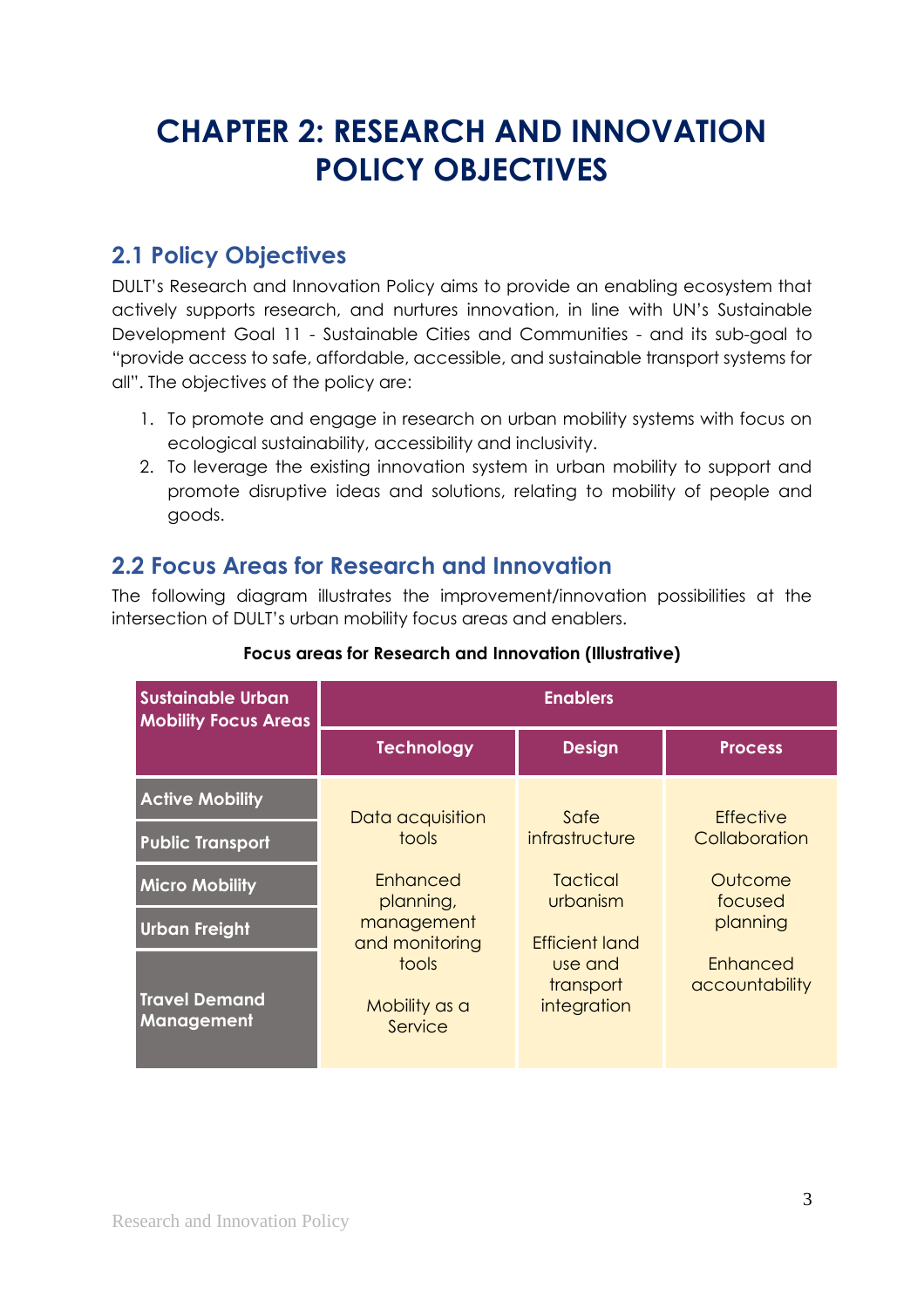## <span id="page-5-0"></span>**2.3 Policy Delivery Measures**

The proposed strategies and actions to achieve the objectives of the Research and Innovation policy are summarized below.

| <b>Objective 1:</b>                                                                                                                                                                                                                 |                                                                                                                                                                                                                                                                                                                                                                                                                                                                                                                                                                                                                                                                                                                                                                                                                                                                                                                                                                                                                                                                                                                                                                                                                                                      |  |
|-------------------------------------------------------------------------------------------------------------------------------------------------------------------------------------------------------------------------------------|------------------------------------------------------------------------------------------------------------------------------------------------------------------------------------------------------------------------------------------------------------------------------------------------------------------------------------------------------------------------------------------------------------------------------------------------------------------------------------------------------------------------------------------------------------------------------------------------------------------------------------------------------------------------------------------------------------------------------------------------------------------------------------------------------------------------------------------------------------------------------------------------------------------------------------------------------------------------------------------------------------------------------------------------------------------------------------------------------------------------------------------------------------------------------------------------------------------------------------------------------|--|
| To promote and engage in research on urban mobility systems with focus on<br>ecological sustainability, accessibility and inclusivity.                                                                                              |                                                                                                                                                                                                                                                                                                                                                                                                                                                                                                                                                                                                                                                                                                                                                                                                                                                                                                                                                                                                                                                                                                                                                                                                                                                      |  |
| <b>Strategies</b>                                                                                                                                                                                                                   | <b>Actions</b>                                                                                                                                                                                                                                                                                                                                                                                                                                                                                                                                                                                                                                                                                                                                                                                                                                                                                                                                                                                                                                                                                                                                                                                                                                       |  |
| 1.1 Build collaborative research<br>proposals in association with<br>other government<br>stakeholders, reputed<br>academic institutions,<br>Industry and civil society to<br>facilitate research on matters<br>of topical interest. | 1.1.1 DULT will put in place an annual "call for<br>research topics" (CART) soliciting research<br>ideas and suggestions from stakeholders in<br>Government.<br>1.1.2 Projects that credibly addresses research<br>questions on sustainable mobility issues.<br>will be designed both internally and in<br>collaboration with stakeholders<br>1.1.3 ASPIRE: An Annual research programme will<br>be drawn up with adequate funds for<br>encouraging identification of priority<br>research areas in the field of urban mobility<br>considering both technology- and policy-<br>oriented research. Focus areas would be on<br>promotion of tools supporting urban<br>transport policy development, such as<br>integration of land use and transport<br>planning; coordinated information and<br>communication<br>strategies<br>targeting<br>transport users and operators, promotion of<br>inter-modality between existing mobility<br>services and promotion of innovative<br>intermodal mobility services in urban areas,<br>to cite a few.<br>1.1.4 DULT will support and/or sponsor relevant<br>internal, external or joint research initiatives<br>by providing/sharing resources such as<br>workspace, data, access to networks and<br>funding. |  |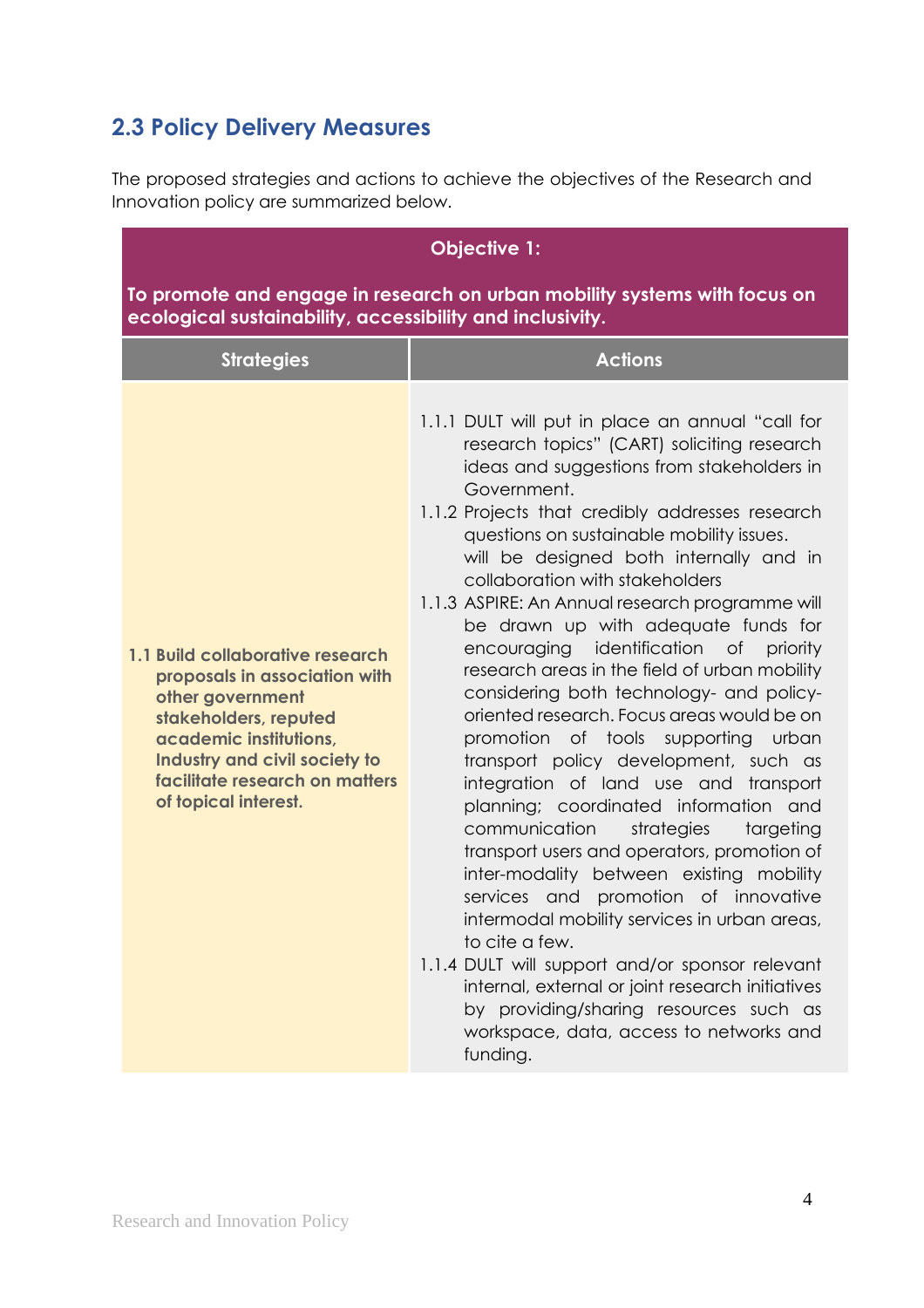| <b>Objective 1:</b>                                                                                                                                                                                                                                                                  |                                                                                                                                                                                                                                                                                                                                                                                                                                                                                                                                                                                                                                        |  |
|--------------------------------------------------------------------------------------------------------------------------------------------------------------------------------------------------------------------------------------------------------------------------------------|----------------------------------------------------------------------------------------------------------------------------------------------------------------------------------------------------------------------------------------------------------------------------------------------------------------------------------------------------------------------------------------------------------------------------------------------------------------------------------------------------------------------------------------------------------------------------------------------------------------------------------------|--|
| To promote and engage in research on urban mobility systems with focus on<br>ecological sustainability, accessibility and inclusivity.                                                                                                                                               |                                                                                                                                                                                                                                                                                                                                                                                                                                                                                                                                                                                                                                        |  |
| <b>Strategies</b>                                                                                                                                                                                                                                                                    | <b>Actions</b>                                                                                                                                                                                                                                                                                                                                                                                                                                                                                                                                                                                                                         |  |
| 1.2 Develop research culture at<br>the institutional level by<br>engaging staff across the<br>organization in applied<br>research projects.                                                                                                                                          | 1.2.1 A modelling research lab will be created<br>with all necessary tools, software etc.<br>1.2.2 DULT will aim to publish a minimum of two<br>papers in research journals initially, which<br>would be gradually increased. An incentive<br>mechanism will be put in place to<br>encourage paper publications. Approvals<br>for peer review, paper publication,<br>participation in conferences if any etc. will<br>be simplified if needed.                                                                                                                                                                                         |  |
| 1.3 Integrate research mindset<br>into organizational processes<br>by creating a learning<br>roadmap and Knowledge<br>repository.                                                                                                                                                    | 1.3.1 A tool-Capture of Learnings and Insights<br>Project Execution<br>and<br>Review<br>from<br>(CALIPER) will<br>be<br>developed<br>and<br>administered<br>quarter<br>from<br>every<br>organisational verticals<br>to create<br><b>a</b><br>knowledge repository.<br>1.3.2 DULT will put in place an online catalogue<br>available<br><b>of</b><br>avenues/resources<br>like<br>conferences/magazines/journals etc. with<br>details of mandatory compliances,<br>formats<br>etc.<br>facilitate<br>submission<br>to<br>publication of research papers.<br>1.3.3 DULT noticeboard cum publication portal<br>will be put into operation. |  |
| 1.4 Strengthen the current<br>fellowship programs by<br>enhancing opportunities for<br>research fellows to<br>investigate and explore<br>cutting-edge level topics, as<br>well as by providing them<br>with a platform for testing<br>their findings in living labs<br>and testbeds. | 1.4.1 An annual<br>announcement calling<br>tor<br>applications for research fellows will be<br>done<br>$\overline{1}$<br>publicize<br><b>DULT</b><br>fellowship<br>programme and to attract talent. DULT will<br>support, as necessary, testing of findings of<br>the research fellows through living labs and<br>testbeds.                                                                                                                                                                                                                                                                                                            |  |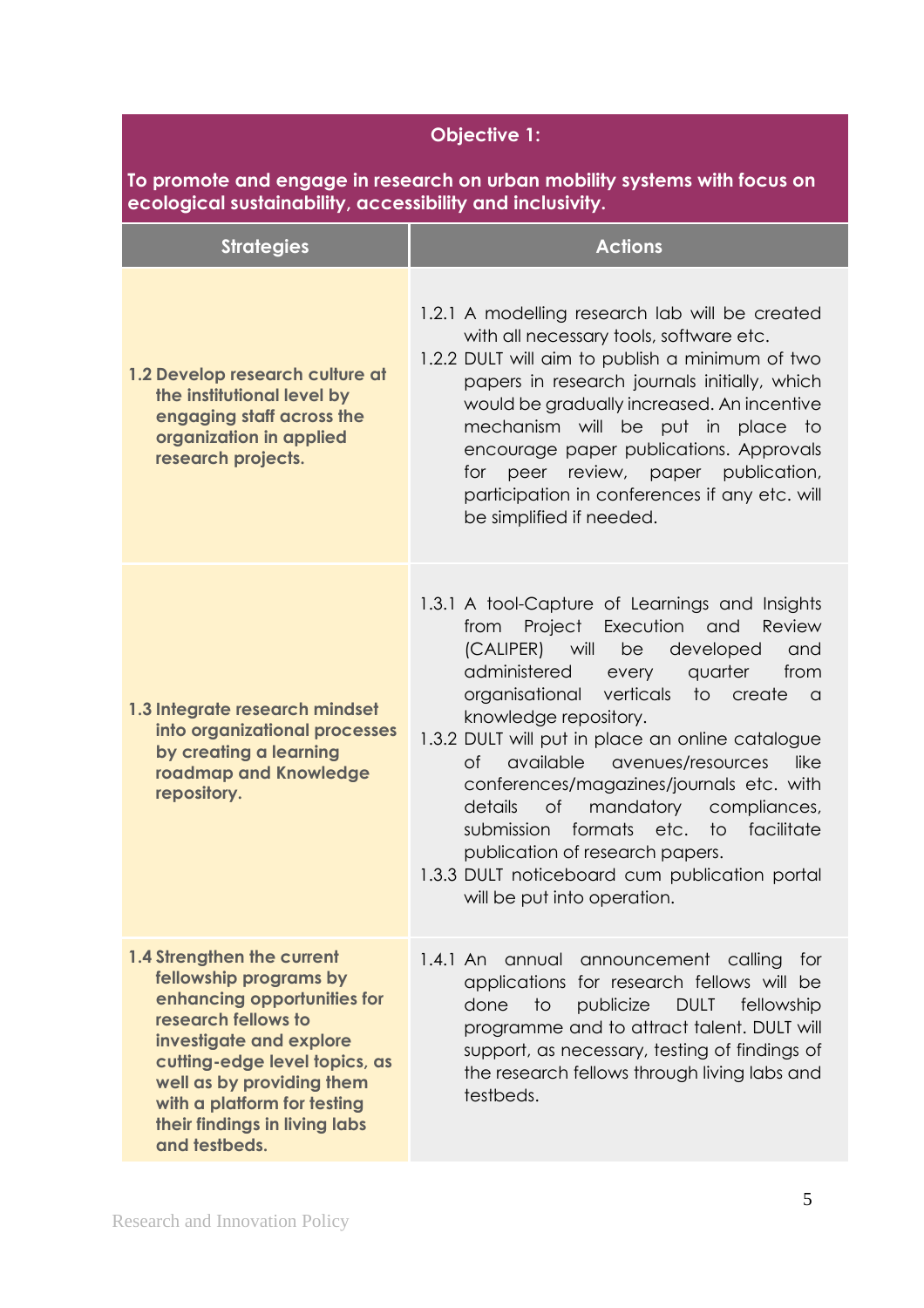### **Objective 1:**

**To promote and engage in research on urban mobility systems with focus on ecological sustainability, accessibility and inclusivity.** 

| <b>Strategies</b>                                                                                                                                                                           | <b>Actions</b>                                                                                                                                                                                                                                                                                                                                             |
|---------------------------------------------------------------------------------------------------------------------------------------------------------------------------------------------|------------------------------------------------------------------------------------------------------------------------------------------------------------------------------------------------------------------------------------------------------------------------------------------------------------------------------------------------------------|
|                                                                                                                                                                                             | 1.4.2 DULT will also formulate a programme<br>called "Apprentice Research Fellow" by<br>which research fellows from academic<br>institutions will be given an opportunity to<br>intern in DULT for a specified time. This will<br>facilitate them to fine-tune their ideas by<br>interactions with practitioners in DULT and<br>other government agencies. |
| 1.5 Conduct or participate in<br><b>Interdisciplinary workshops</b><br>and events that expose<br>fellows to ongoing research<br>in urban mobility and enable<br>a peer review of their work | 1.5.1 DULT will depute research fellows/ office<br>staff to at least one national workshop to<br>present their work for peer review or for<br>gaining awareness on current research in<br>urban mobility.                                                                                                                                                  |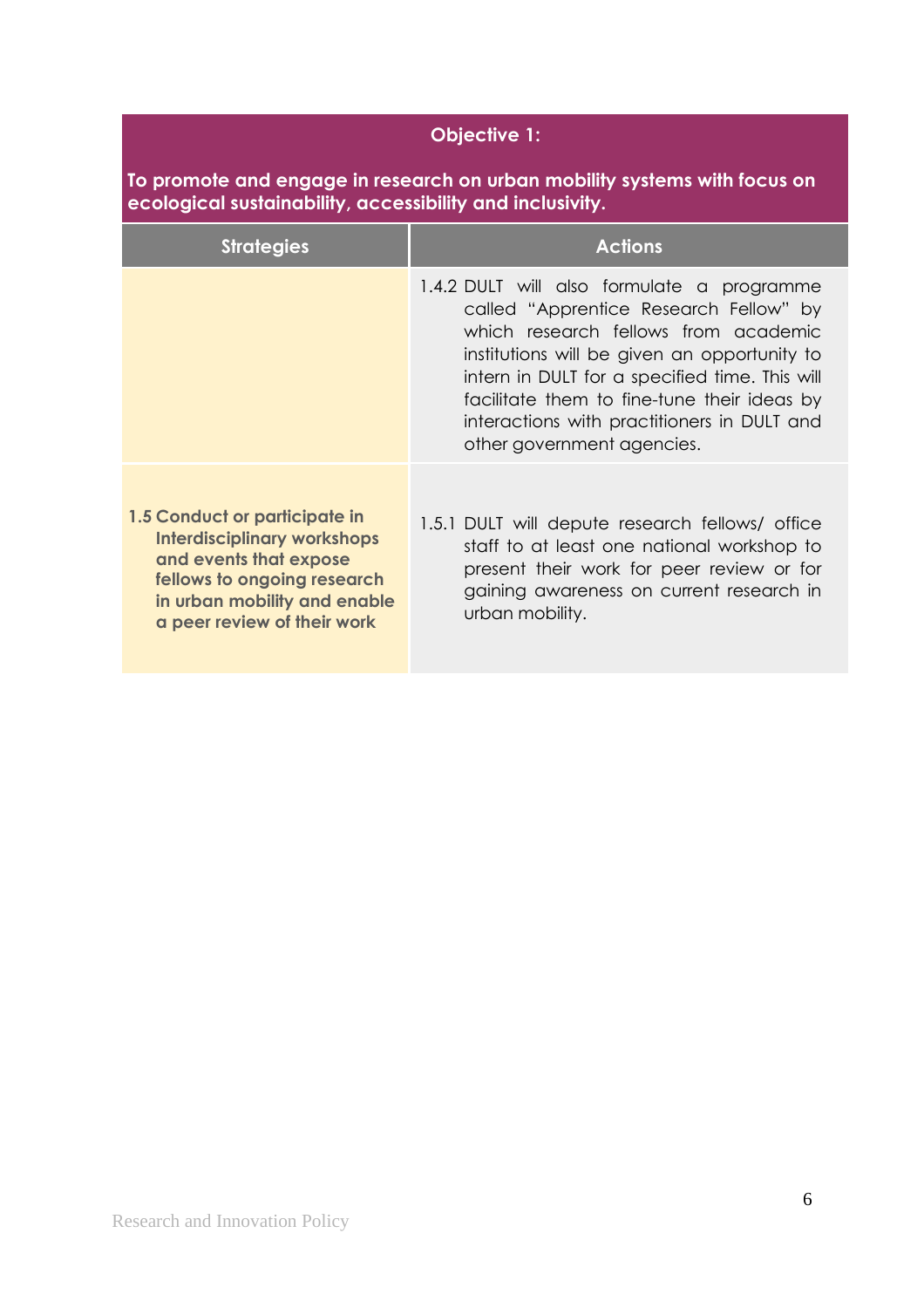#### **Objective 2:**

**To leverage the existing innovation system in urban mobility to support and promote disruptive ideas and solutions, relating to mobility of people and goods.**

| <b>Strategies</b>                                                                                                                                                                                  | <b>Actions</b>                                                                                                                                                                                                                                                                                                                                                                                                                                                                                                                                                                                                                                                                                                                                                                            |
|----------------------------------------------------------------------------------------------------------------------------------------------------------------------------------------------------|-------------------------------------------------------------------------------------------------------------------------------------------------------------------------------------------------------------------------------------------------------------------------------------------------------------------------------------------------------------------------------------------------------------------------------------------------------------------------------------------------------------------------------------------------------------------------------------------------------------------------------------------------------------------------------------------------------------------------------------------------------------------------------------------|
| 2.1 Establish links with urban<br>mobility think tanks,<br>academic, industry, and<br>bilateral government<br>partners across the world<br>to form an active<br>innovation network.                | 2.2.1 DULT will enter into MoU's/agreements with<br>organisations<br>various<br>to<br>plan<br>and<br>implement projects/ testbeds/ living labs<br>which align with the organisational goals<br>and objectives, and if needed, meet a<br>portion of the expenses towards joint<br>activities.                                                                                                                                                                                                                                                                                                                                                                                                                                                                                              |
| 2.2 Leverage the existing<br>innovation system in<br><b>Karnataka and proactively</b><br>initiate measures as per<br>the Startup policy by<br>establishing collaboration<br>with Startup Karnataka | 2.3.1<br>DULT will leverage ITBT & ST Department's<br>programs such as the Grand Challenge<br>encourage innovation<br>in<br>urban<br>to.<br>mobility.<br>2.2.2<br>DULT will also work with the Technology<br>Incubation centres setup by the ITBT & ST<br>Department in institutes of higher learning<br>in the state to engage with academic<br>institutions.<br>2.2.3<br>The NAIN program of the ITBT & ST<br>Department will be leveraged to engage<br>with<br>budding<br>innovators<br>from<br>engineering, medical and post-graduate<br>institutions.<br>2.2.4<br>Open challenges to identify innovative<br>technology or design or data-based<br>solutions will be crafted in consultation<br>with experts, and adequately publicized<br>to attract best proposals from Innovators. |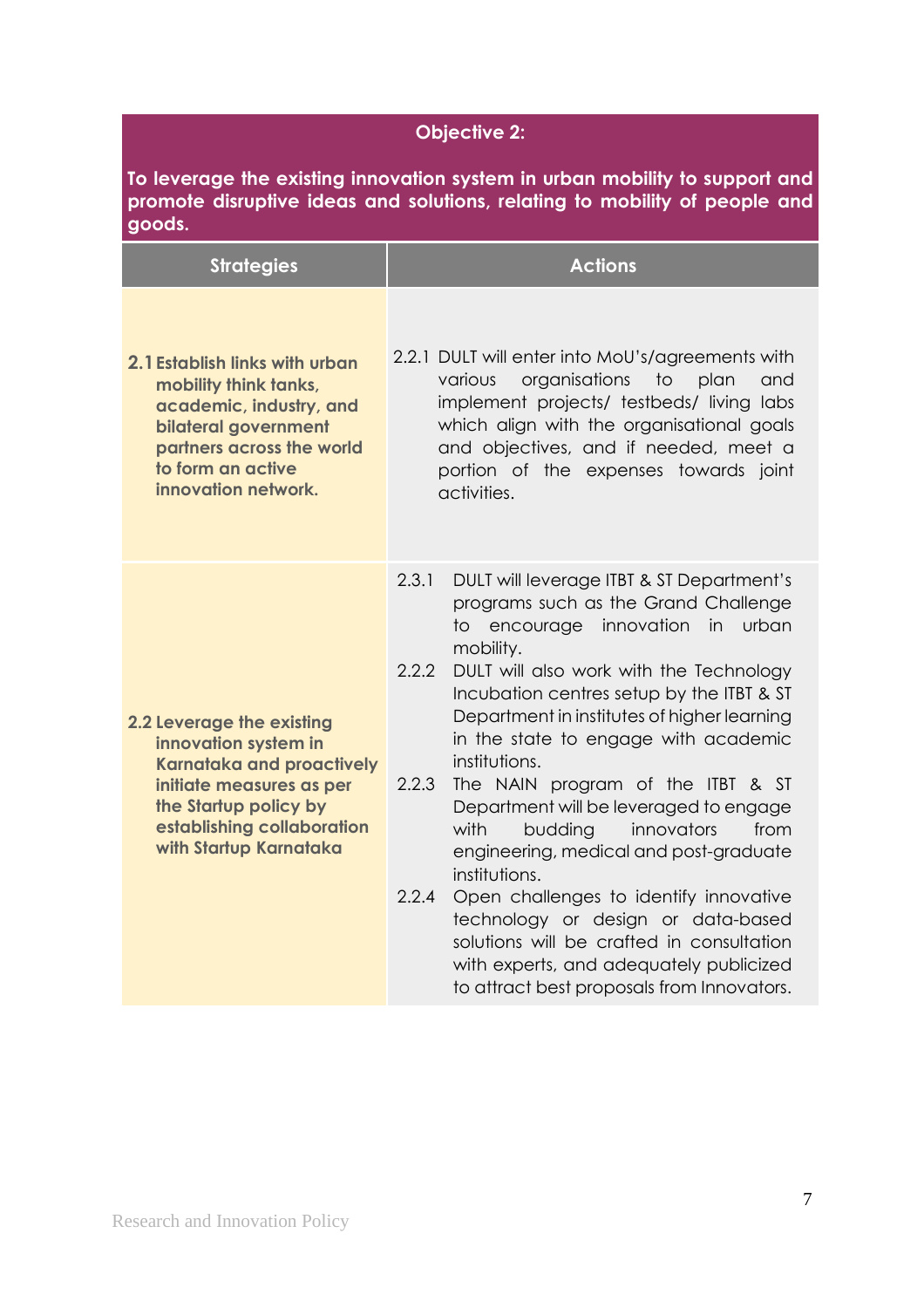#### **Objective 2:**

**To leverage the existing innovation system in urban mobility to support and promote disruptive ideas and solutions, relating to mobility of people and goods.**

| <b>Strategies</b>                                                                                                                                                                                                                                                            | <b>Actions</b>                                                                                                                                                                                                                                                                                                                                                                                                                                                                                                                                                                                                                                                                                                                                                                                                                                                                                                                                                                                                                                                                                                                                                                                                           |
|------------------------------------------------------------------------------------------------------------------------------------------------------------------------------------------------------------------------------------------------------------------------------|--------------------------------------------------------------------------------------------------------------------------------------------------------------------------------------------------------------------------------------------------------------------------------------------------------------------------------------------------------------------------------------------------------------------------------------------------------------------------------------------------------------------------------------------------------------------------------------------------------------------------------------------------------------------------------------------------------------------------------------------------------------------------------------------------------------------------------------------------------------------------------------------------------------------------------------------------------------------------------------------------------------------------------------------------------------------------------------------------------------------------------------------------------------------------------------------------------------------------|
| <b>2.3 Conceptualize and</b><br>implement testbeds/living<br>labs in association with<br>government, academic,<br>industry and civil society<br>partners to assess<br>innovative urban mobility<br>solutions, and gain policy,<br>regulatory and<br>implementation insights. | 2.3.1<br>INNOVATE@DULT: DULT will implement an<br>initiative<br>called<br>Innovate@DULT<br>to<br>proactively support, implement and fund<br>unique initiatives in sustainable urban<br>mobility.<br>2.3.2<br>Robust<br>operational<br>framework<br>and<br>guidelines are formulated for planning,<br>implementing<br>and<br>evaluating<br>testbeds/living labs, concurrently with the<br>policy, so as to ensure minimum lag time<br>in operationalizing the policy.<br>2.3.3<br>A transparent and rigorous process will be<br>put in place to select participants in the<br>testbeds/living labs with well-laid out<br>processes for collection, analysis, sharing<br>of data, and for appraisal and evaluation<br>of outcomes.<br>2.3.4<br>Sufficient project management and<br>other resources including funds will be<br>earmarked to implement testbeds/living<br>labs, measure results and disseminate<br>$\circ$ f<br>findings<br>under<br>the<br>umbrella<br>Innovate@DULT programme of DULT.<br>2.3.5<br>will<br>consider<br><b>DULT</b><br>funding<br>implementation of pilots of innovative<br>technologies/<br>products/<br>process<br>solutions in<br>urban<br>mobility<br>through<br>testbeds/living labs. |